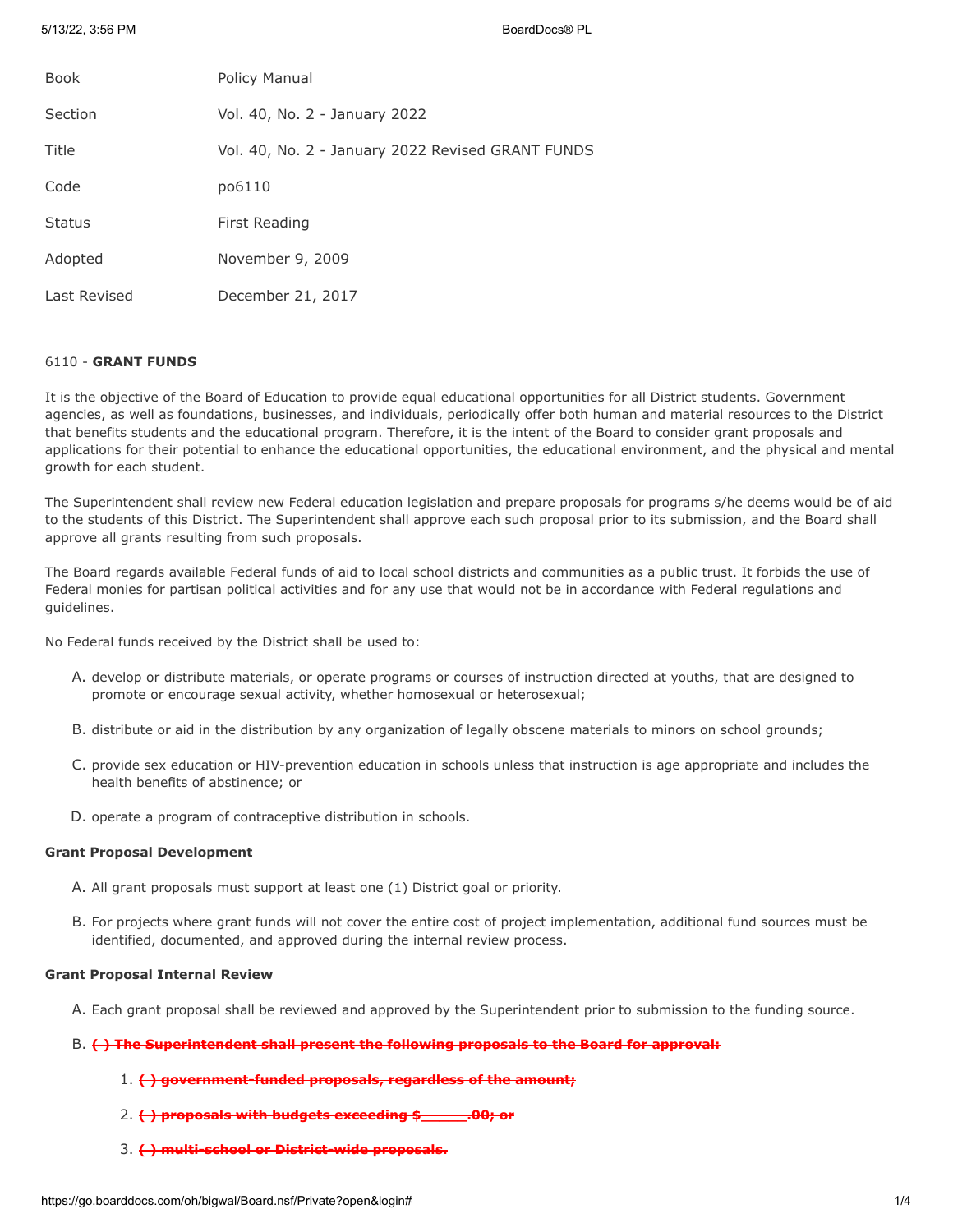# **Grant Administration**

- A. The administration of grants will adhere to all applicable Federal, State, local and grantor rules and regulations, including the terms and conditions of the Federal awards, as well as District policies and administrative guidelines.
- B. The Superintendent is responsible for the efficient and effective administration of grant awards through the application of sound management practices.
- C. The Superintendent is responsible for administering grant funds in a manner consistent with underlying agreements, applicable statutes, regulations and objectives, and the terms and conditions of the grant award.
- D. The District, in recognition of its unique combination of staff, facilities, and experience, shall employ internal controls, including the organizational and management strategies necessary to assure proper and efficient administration of grant awards.
- E. All Federal funds received by the District will be used in accordance with the applicable Federal law and regulations and the terms and conditions of the Federal award. The Superintendent shall require that each draw of Federal monies be aligned with the District's payment process (whether reimbursement, cash advance or a combination). If funds are permitted to be drawn in advance, all draws will be as close as administratively feasible to the related program expenditures and that, when restricted, such monies are used to supplement programs and funding and not to supplant or replace existing programming or current funding.

# **Maintenance of Effort (MOE) and Maintenance of Equity (MOEquity) requirements of the Federal program will be met in accordance with the requirements of the specific funded program. The District shall maintain appropriate documentation and records to substantiate compliance or to justify allowable exceptions, exemptions, or waivers.**

- F. (  $\underline{x}$ ) The Superintendent is authorized to sign related documents for grant administration, including documents required for submittal of grant proposals.
- G. (x<sup>-</sup>) Written amendments requiring the Superintendent's signature shall be presented to the Board for approval.
- H. (  $\underline{x}$ ) Employee positions established through the use of grant funding shall terminate if and when the related grant funding ceases.
- I. **( x)** Program reports including but not limited to audits, site visits and final reports shall be submitted to the Superintendent for review and distribution to the Board and other appropriate parties.

## **Financial Management**

The financial management of grant funds shall be in compliance with all applicable Federal, State, local and grantor rules, regulations, and assurances as well as District policies and administrative guidelines.

The District shall provide for the following:

- A. Identification, in District accounts, of all grant awards received and expended and the programs under which they were received. For Federal programs and awards, identification shall include the Catalog of Federal Domestic Assistance ("CFDA") title and number, Federal award identification number and year, name of the Federal agency and name of the pass-through entity, as applicable.
- B. Accurate, current, and complete disclosure of the financial results of each Federal award or program in accordance with the reporting requirements of the grant.
- C. Records that identify adequately the source and application of funds provided for Federally-funded activities. These records must contain information pertaining to Federal awards, authorizations, obligations, unobligated balances, assets, expenditures, income and interest and be supported by source documentation.
- D. Effective control over, and accountability for, all funds, property, and other assets. The District must adequately safeguard all assets and assure that they are used solely for authorized purposes.

### Further, the District must:

1. establish and maintain effective internal control over the Federal award that provides reasonable assurance that the District is managing the Federal award in compliance with Federal statutes, regulations, and the terms and conditions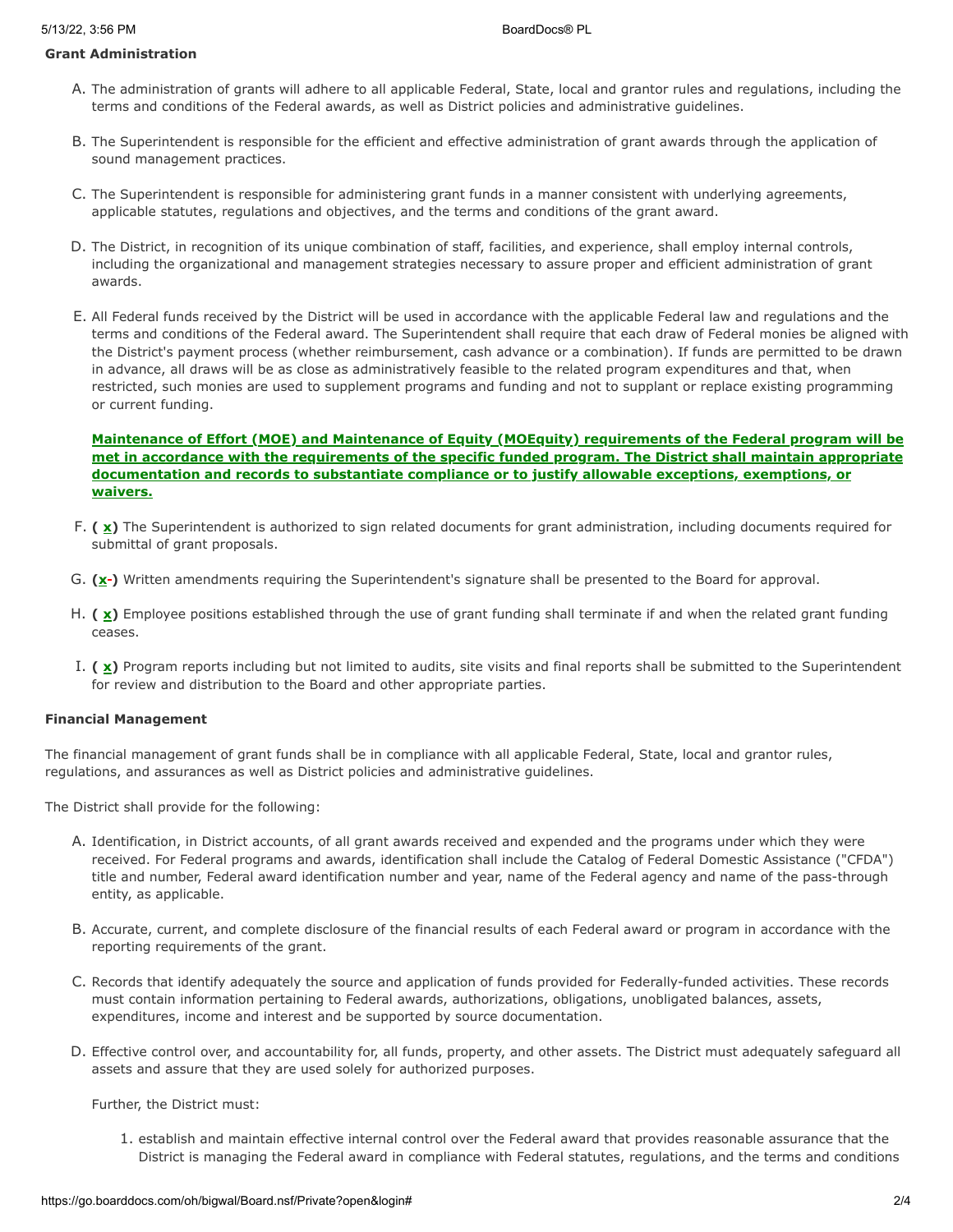of the Federal award;

- 2. comply with Federal statutes, regulations and the terms and conditions of the Federal award;
- 3. evaluate and monitor the District's compliance with statutes, regulations and the terms and conditions of the Federal award;
- 4. take prompt action when instances of noncompliance are identified including noncompliance identified in audit findings;
- 5. take reasonable measures to safeguard protected personally identifiable information and other information the Federal awarding agency or pass-through entity designates as sensitive consistent with applicable Federal, State, local, and tribal laws regarding privacy and obligations of confidentiality.
- E. Comparison of expenditures with budget amounts for each Federal award.
- F. Recordkeeping and written procedures to the extent required by Federal, State, local and grantor rules and regulations pertaining to the grant award and accountability, including, but not limited to, the following areas:
	- 1. cash management
	- 2. allowability
	- 3. conflict of interest
	- 4. procurement
	- 5. equipment management
	- 6. conducting technical evaluations of proposals and selecting recipients
	- 7. compensation and fringe benefits
	- 8. travel
- G. Disclosure of any potential conflict of interest and all mandatory violation disclosures potentially affecting the Federal award/grant to the Federal awarding agency or pass-through agency in accordance with applicable Federal policy.
- H. Insurance coverage for real property and equipment, if applicable, equivalent to such property owned by the District.

#### **Program Income**

Program income means gross income earned by a grant recipient that is directly generated by a supported activity or earned as a result of the Federal award during the grant's period of performance.

It includes, but is not limited to, income from fees for services performed, the use or rental of real or personal property acquired under Federal awards, the sale of commodities or items fabricated under a Federal award, license fees and royalties on patents and copyrights, and principal and interest on loans made with Federal award funds. Interest earned on advances of Federal funds is not program income. Except as otherwise provided in Federal statutes, regulations or the terms and conditions of the Federal award, program income does not include rebates, credits, discounts and interest earned on any of them. Additionally, taxes, special assessments, levies, fines and other such revenues raised by a recipient are not program income unless the revenues are specifically identified in the Federal award or Federal awarding agency regulations as program income. Finally, proceeds from the sale of real property, equipment or supplies are not program income.

Unless it has received prior approval to use a different method or the terms and conditions of the grant authorize a different method, the District uses the deduction method of accounting for program income. Under the deduction method, program income is deducted from total allowable costs to determine the net allowable costs. Program income will only be used for current costs unless the District is otherwise directed by the Federal awarding agency or pass-through entity.

#### **© Neola 20162022**